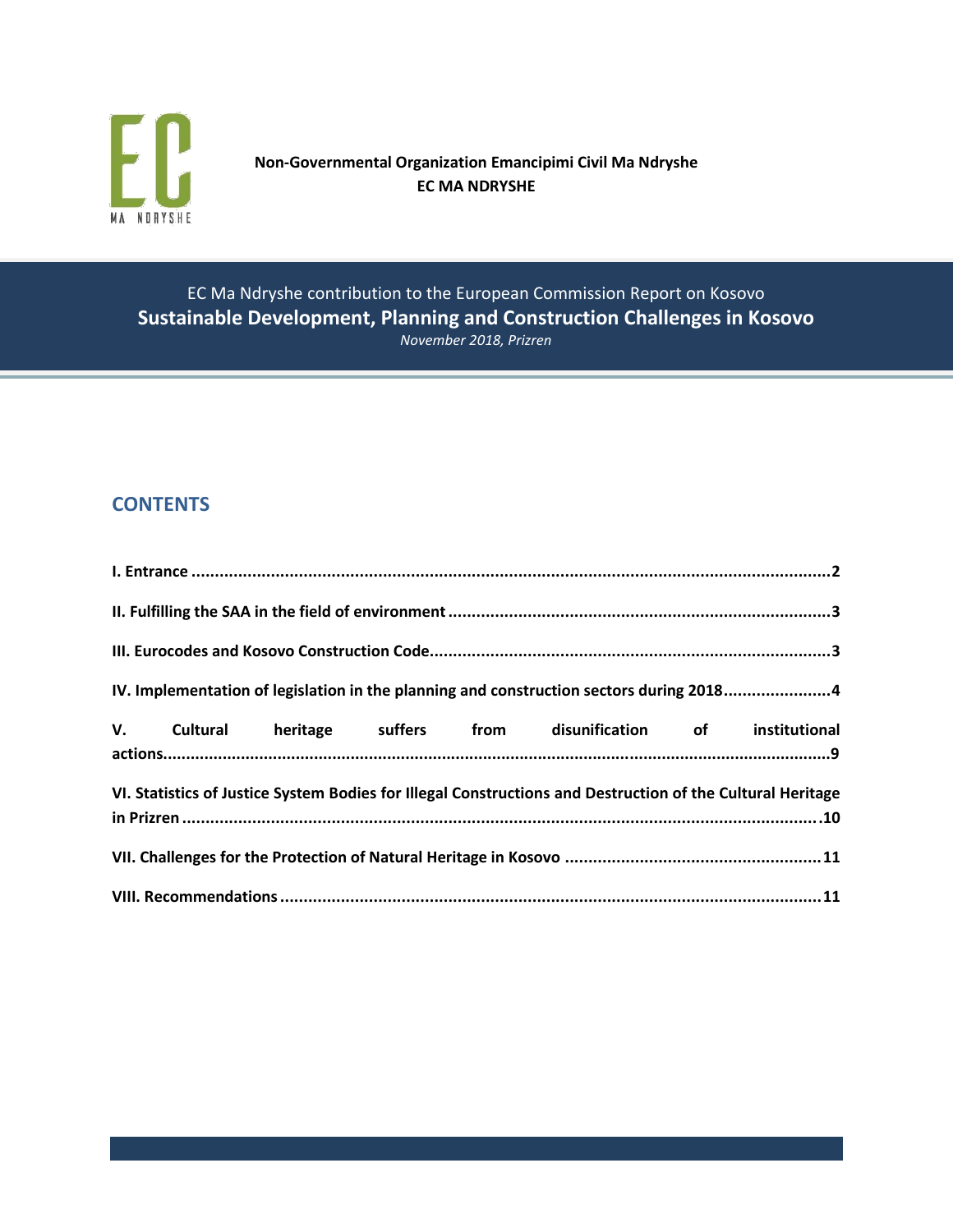#### **I. Entrance**

Sustainable Development defines a development that meets the needs of the present without compromising the ability of future generations to meet their needs. $1$  The concept of Sustainable Development has emerged as a need for a global long-term development guideline and relies on 3 main pillars: Social Development, Economic Development and Environmental Protection.

In this line, on 25 September 2015, the United Nations General Assembly endorsed the 2030 Sustainable Development Agenda, along with 17 Sustainable Development Goals (SDGs) and 169 specific targets.

Adopting the Agenda 2030 aimed at changing the global policy model for increasing the international cooperation towards development. The European Union (EU) is committed to implementing the SDGs, both in its domestic and foreign policies.

In the 2030 Sustainable Development Agenda, Goal 11 aims to make inclusive, safe, sustainable and resistant cities and settlements.

The EU's urban development policies specifically focus on supporting developing countries in the field of urban mobility, infrastructure systems, affordable housing and energy efficiency.

EU promotes sustainable urban development as one of the main pillars of the effective functioning of local governance.

 $\overline{\phantom{a}}$ 

At the United Nations Conference on Housing and Sustainable Urban Development, on October 20, 2016, in Kuito, Ecuador was approved the new Urban Agenda. The implementation of the New Urban Agenda contributes to the implementation of the 2030 Sustainable Development Agenda, in an integrated manner, and to the achievement of Sustainable Development Goals (SDGs), including Goal 11 to make cities and human settlements inclusive, safe, resistant and sustainable.

Sustainable development is one of the commitments of the European Union and therefore legal norms, public policies and enforcement practices constantly promote goals for smart, sustainable and inclusive development.

Kosovo in its legislation, has embraced the norms promoted by the EU, yet in terms of implementing good planning, construction and environmental practices still fails, challenging even the basic principles of sustainable and inclusive development. Thus, constructions in certain areas instead of providing the best living conditions have added problems that will accompany the community for a long time.

 $1$  World Commission on Environment and Development, 1987, link[: http://www.un](http://www.un-documents.net/our-common-future.pdf)[documents.net/our-common-future.pdf,](http://www.un-documents.net/our-common-future.pdf) accessed on September 22, 2018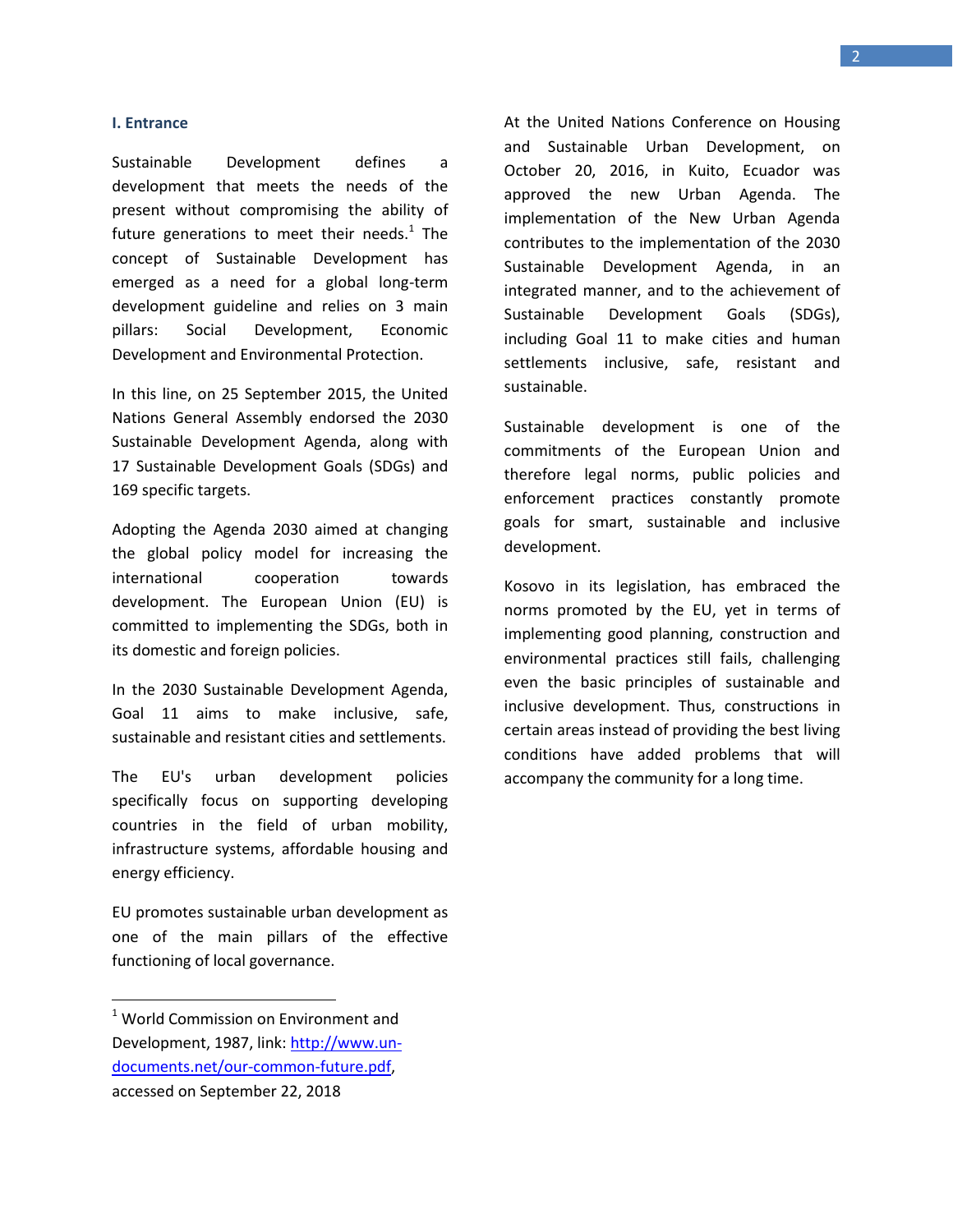#### **II. SAA fulfillment in the field of environment**

Approximation of Kosovo's legislation with that of the EU in the field of environment has a dynamic of transposition on the medium level. Completely transposed are the directives on: Strategic Environmental Assessment; Environmental Impact Assessment and Public Participation. Directive on the Establishment of Infrastructure for Spatial Information is still being transposed. The implementation of directives on Environmental Responsibility and Environmental Crime are in the early stages.

Since SAA was signed, the Government of Kosovo each year prepares the National Program for the Implementation of SAA, according to the chapters and MESP prepares the part for Chapter 27, the Environment. For this year, according to MESP for implementation of Chapter 27 of the SAA, 21 measures are planned, out of which 47.62% or 10 are legislative measures (6 laws, 4 of MESP and 2 of MAFRD and 3 AI) and 52.38% or 11 are implementing measures (1 measure of MAFRD). According to MESP reporting on the fulfillment of the NPISAA for the 3rd quarter of 2018, it results that up to this period, MESP has met more than 60% of the planned measures.<sup>2</sup>

#### **III. Eurocodes and Kosovo Construction Code**

The construction sector in Europe has a strategic importance for member states, as it provides buildings and infrastructure that are needed for the economy and society. The value chain in construction includes a wide range of economic activities, from raw material extraction, construction materials production, to designing, constructing, management and

 $\overline{\phantom{a}}$ 

controling of construction works, maintenance, renovation, demolition as well as recycling of inert waste of construction. As such, the construction sector plays an important role in EU goals for smart, sustainable and inclusive development, and has a direct impact on the quality of life. EU policies on buildings aim at an integrated approach covering sustainability, in terms of energy and resource efficiency, health and safety issues.<sup>3</sup>

Safety of buildings and works in construction is of utmost importance. Eurocodes play an important role in this regard. They are a set of European standards that provide a common approach to the structural design of buildings and other construction works and are preferred references to technical specifications in public contracts. European standards provide tools for assessing and reporting the performance of buildings related to social, economic and environmental sustainability, covering the entire life cycle. They are used across the EU and are internationally promoted to set indicators and harmonized methods in different certification schemes. 4

The Law on Construction of Kosovo entered into force in 2012. In this law, Article 6 foresees the drafting of the Kosovo Construction Code, in the spirit of EU technical standards, best international practices and existing circumstances in Kosovo.

<sup>&</sup>lt;sup>2</sup> E-mail Answer by Bajram Kadriu, Senior Communications Officer, MESP, 13 November 2018

<sup>&</sup>lt;sup>3</sup> "The European construction sector", Brochure 2016, European Commission, Internal Market, Industry, Entrepreneurship and SMEs Directorate General, Energy Directorate General, Joint Research Centre (JRC), qasur me 1 shtator 2018

<sup>&</sup>lt;sup>4</sup> Right there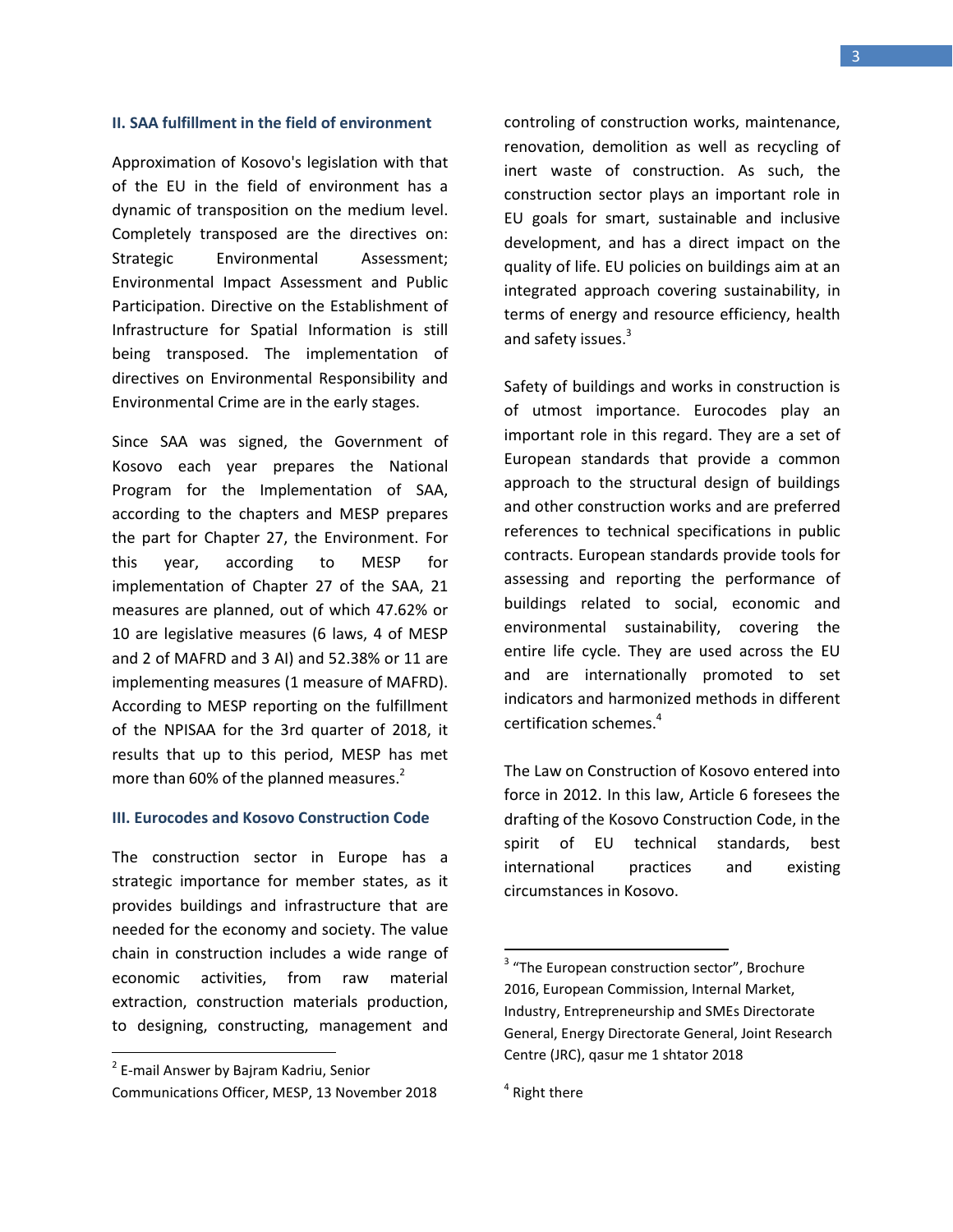It is further underlined that the purpose of the Code is to establish minimum requirements for the protection of public health, safety and general well-being through the necessary resistance to the structure of emergency spaces, balance and stability, sanitation, construction waste management, adequate lighting and ventilation, for energy efficiency and saving, and safety of life and property from fire and other hazards attributable to the construction environment as well as to provide safety for firefighters and other responsible persons in emergencies.

But MESP officials have acknowledged that the Unique Construction Code has not yet been approved. However, they have claimed that main parts of the Uniform Construction Code will be Eurocodes, together with national annexes, and as such may be complete for approval and implementation.<sup>5</sup>

### **IV. Implementation of legislation in the planning and construction sectors during 2018**

Even though Kosovo is applying the approximation of its legislation to that of the EU, however, should increase efforts to apply planning and construction standards as practiced in EU member states.

#### **a)** *Illegal constructions*

 $\overline{\phantom{a}}$ 

The Law (Expired) on the Treatment of Illegal Constructions (No. 04 / L-188) was in force from February 2014 to February 2017, during which over 352 thousand illegal constructions were registered, which are included in the national

register and that only nearly 8,000 and 500 applications have been made for legalization.

The problems that have arisen during the implementation of this law (No. 04 / L-188) are aimed at being addressed into the new Law (No. 06 / L-024) on the Treatment of Illegal Constructions, which entered into force at the end of August this year.

According to MESP, the objective of this law is to improve the legalization process through increasing the effectiveness of the legalization process by reducing the number of documents required during the application for legalization and lowering the cost of the application.

Among the Kosovo professional community there are opinions that the Draft Law on dealing with illegal constructions has serious defects. According to them there are certain articles that are totally unacceptable.

As a problematic issue in the new law there is a provision concerning the "Waiting List".

Law no. 04 / L-188 ON TREATMENT OF ILLEGAL CONSTRUCTIONS, Article 12 defines that applications for legalization permits will be refused, upon inspection, if the competent body finds that: it is constructed on public property, respectively in the area of public interest, complying with the applicable laws; is built in the protected nature area and national parks; is built on the infrastructure corridors in the field of energy, transport and hydrosystem; is built in protected areas and special areas of cultural heritage.

Meanwhile, in the NEW LAW (No. 06 / L-024) FOR THE TREATMENT OF ILLEGAL CONSTRUCTIONS, Article 10 requires that within the waiting list to be included the illegal constructions erected in: public property; social

<sup>&</sup>lt;sup>5</sup> E-mail Answer by Bajram Kadriu, Senior Communication Officer, MESP, 13 November 2018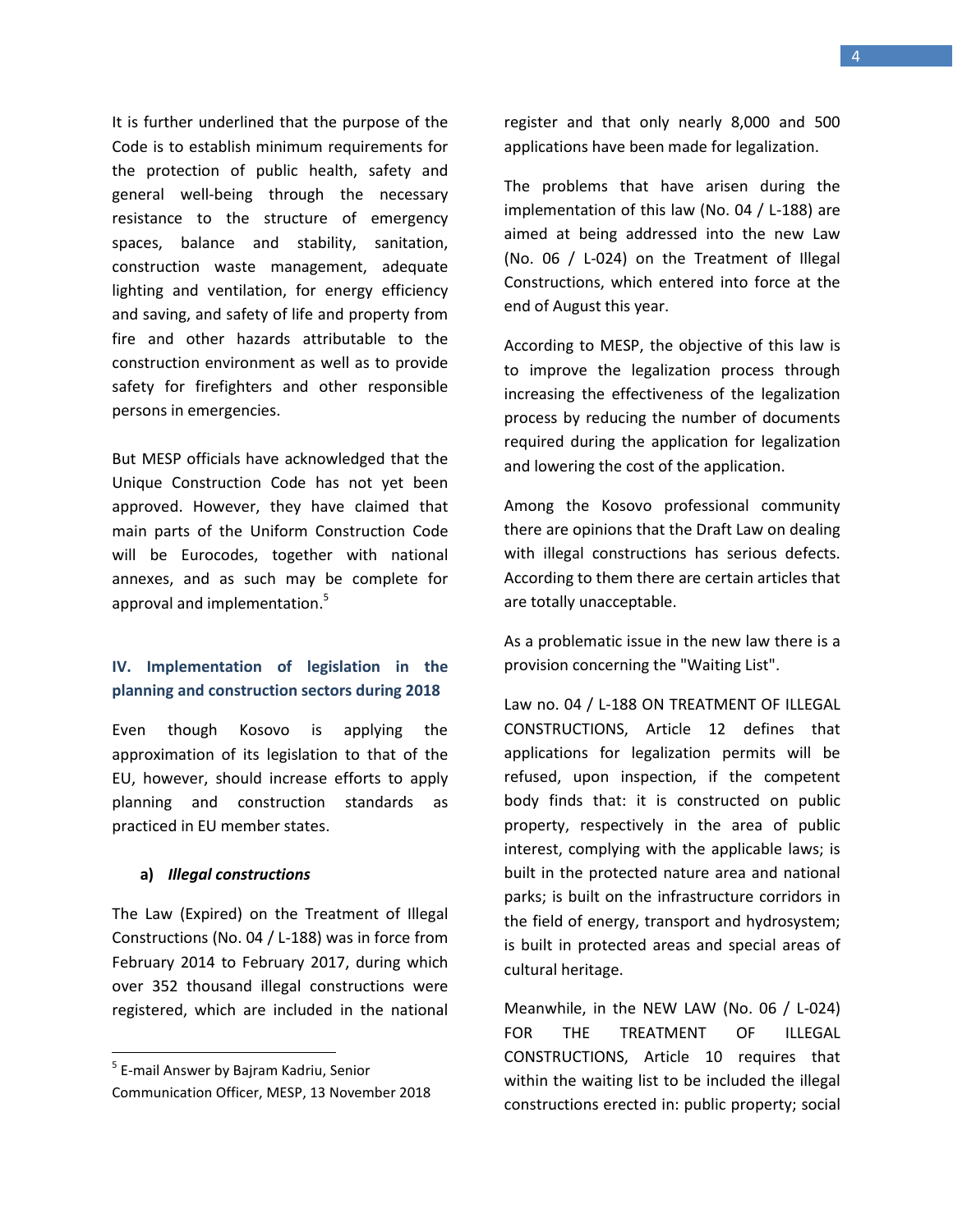property; agricultural land under commasation and under irrigation system; specific areas, protected areas, special protected areas and special areas, including national parks; and infrastructural corridors, and for more the inclusion of a building in the waiting list does not prejudice the final decision to treat that construction under this Law.

The content of the new Law on Treatment of Illegal Constructions gives the impression that everything has been adapted to the needs of the National Property Rights Strategy in Kosovo (September 2016). But in addition to the National Strategy on Property Rights in Kosovo, the Government has also adopted the National Strategy for Cultural Heritage 2017-2027, with which cultural heritage is defined as an important pillar of sustainable development of the country. In this line, the new law on treatment of illegal constructions seems not to have consulted this strategy to the extent it has consulted the one on property rights in Kosovo.

#### **a) Kosovo without Zonal Maps**

The Ministry of Environment and Spatial Planning (MESP) as the central authority remains to implement the legislation that regulates the spatial planning. This ministry in April 2018 initiated the drafting of the Kosovo Zonal Map, a document that lacks in the planning sectors of central level. According to MESP officials, the compilation of Kosovo Zonal Map is foreseen to be completed within two years. In parallel with the establishment of the Kosovo Zonal Map in the process are the creation of the Municipal Zonal Maps (in 22 municipalities), for which according to the Law on Spatial Planning (LSP) are responsible municipalities, although according to this law the drafting of the Municipal Zonal Maps should be based on Kosovo Zonal Map, Municipal

Development Plan and Technical Spatial Planning Standards.

LSP provisions require municipalities to "encourage and ensure public participation in the process of drafting and implementing spatial planning documents". The Mayor of Prizren municipality in September publicly admitted that the process of creating the Municipal Zonal Map was characterized by a small number of meetings with the public. But public meetings for mapping the Zonal Map in Prizren have intensified since the end of October.

#### b) *Outdated and unimplemented plans*

Prizren Municipality officials at the same time stated that the General Urban Plan of Prizren is outdated and does not match the reality on the ground. According to them, this plan has been implemented at a low level, because where the roads have been foreseen, buildings have been built and where the dwellings are foreseen, industrial constructions have been made. However, EC monitoring shows that neither the Prizren Municipal Development Plan that is in force has been implemented in high percentage by the Municipality and needs to be revised.

### c) *Low involvement of citizens in planning and decision-making*

The principles for transparency and accountability of public authorities as well as those of their obligation to involve citizens in decision-making and planning are standardized in the legislation of the Republic of Kosovo, taking into account both EU standards and good international practices. However, in practice, there are still significant problems with the implementation of this legislation, which results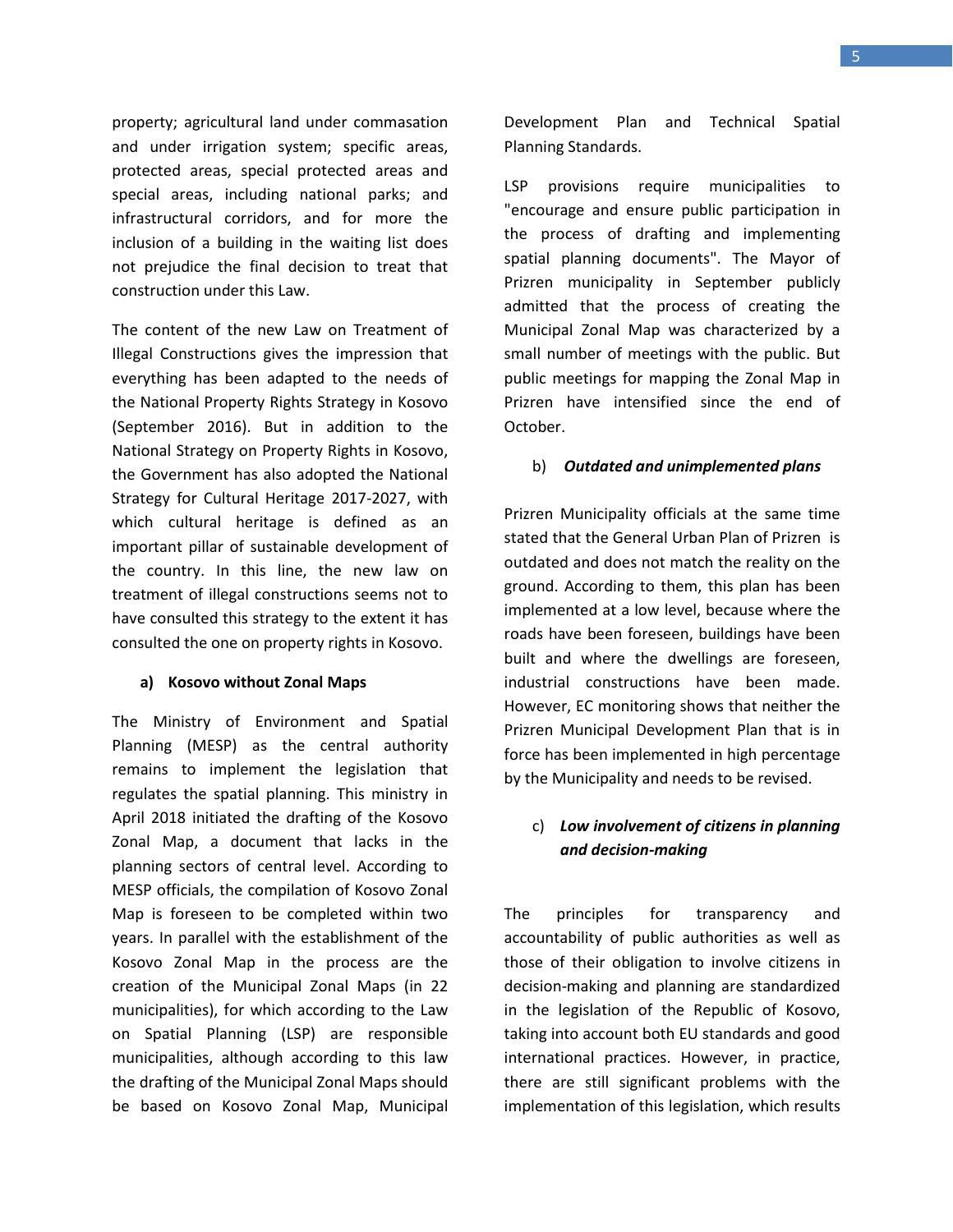in low transparency of Municipalities and bodies of the Government of Kosovo, which is then translated into low awareness and low participation of citizens in public hearings on different policies of local and central level, particularly in the sphere of planning and construction.

A major challenge in this regard are the plans for the construction of mini-hydropower plants in the Prizren region, which have prompted the reaction of the citizens of the Lumëbardh Valley (Zhupë), a zone inhabited mainly by members of the Bosnian community, whose representatives worried in this regard have also presented them to the leaders of the Government of Kosovo. Similar concerns from the community have also been addressed in the Gora area, by members of the Gorani community. Citizens of these areas have expressed the view that they have no knowledge of these plans and that institutions have not included them in the public consultation process. These plans, which remain non-transparent to the public, must at the same time ensure respect for nature protection obligations.

At the same time, Prizren municipal authorities in this mandate have voiced opposition to the construction of mini-hydropower plants in the Lumbardh Valley area. They have even pointed out that the mayors agreed to ban some harmful processes on this side, such as the construction of hydropower plants, as according to them they would destroy the environment in this area, while the community is also against.<sup>6</sup>

 $\overline{\phantom{a}}$ 

In mid-November, municipal authorities in Prizren, after talks with community representatives, have made public the stance that they will not issue construction permits for mini-hydro power plants in Zhupë.<sup>7</sup>

### d) *Legal violations relating to construction permits*

Mini-hydropower plants are not the only concern expressed by Prizren municipal authorities on defects inherited from past government in planning and construction.

In April this year, Prizren Municipality officials identified 34 suspicious cases of legal violations related to construction permits, surpassing permits and illegal constructions, and these cases were handed over to the prosecutor's office to initiate investigations into potential misuse. According to them there are suspicions that there have been violations of the provisions of the Law on Water, then the Law on Historic Center of Prizren, the Law on Cultural Heritage, the Law on Railways.<sup>8</sup> This number of cases according to the latest information has gone to 40.

According to local authorities, the Municipality of Prizren for more than six months could not

<sup>6</sup> Discussion of Mayor of Prizren, Mytaher Haskuka in Public Debate: "Inclusion of Sustainable Development Principles within Communities in Kosovo", organized by the Municipality of

Prizren, [Balkan Green Foundation](https://www.facebook.com/balkangf/?fref=mentions&__xts__%5B0%5D=68.ARB70FJaokniYeAzrxwZWSPSA_jND1eHgGcQ3zjdwnxTS7693AyUaq7jnAnZY9qHbtUtRRfDSWy9fRCvjAlURGZqnPeBX98m-FCDhpqThS7I-3oHoCtS4ISLRWO6PMvboZaHrOdDch7PaGtk0uXW5bnGlt3U0jQ5pRlAQkubpanPKkyIB1RYDDkNyv_xF4wHUAeab7LzwaB1PJZr9GQI3_sT45A_QTqK0DAgbIY&__tn__=K-R) and [Kosid,](https://www.facebook.com/KOSID.Kosovo/?fref=mentions&__xts__%5B0%5D=68.ARB70FJaokniYeAzrxwZWSPSA_jND1eHgGcQ3zjdwnxTS7693AyUaq7jnAnZY9qHbtUtRRfDSWy9fRCvjAlURGZqnPeBX98m-FCDhpqThS7I-3oHoCtS4ISLRWO6PMvboZaHrOdDch7PaGtk0uXW5bnGlt3U0jQ5pRlAQkubpanPKkyIB1RYDDkNyv_xF4wHUAeab7LzwaB1PJZr9GQI3_sT45A_QTqK0DAgbIY&__tn__=K-R) on 12 September 2018.

 $<sup>7</sup>$  Post at FB, Mayor of Prizren, Mytaher Haskuka,</sup> link:

[https://web.facebook.com/mhaskukaa/photos/a.27](https://web.facebook.com/mhaskukaa/photos/a.276065886198262/560035537801294/?type=3&theater) [6065886198262/560035537801294/?type=3&theate](https://web.facebook.com/mhaskukaa/photos/a.276065886198262/560035537801294/?type=3&theater) [r,](https://web.facebook.com/mhaskukaa/photos/a.276065886198262/560035537801294/?type=3&theater) accessed November 17, 2018.

 $^8$  Statement by the Mayor of Prizren during the press conference held on 10 April 2018 in the Municipality of Prizren.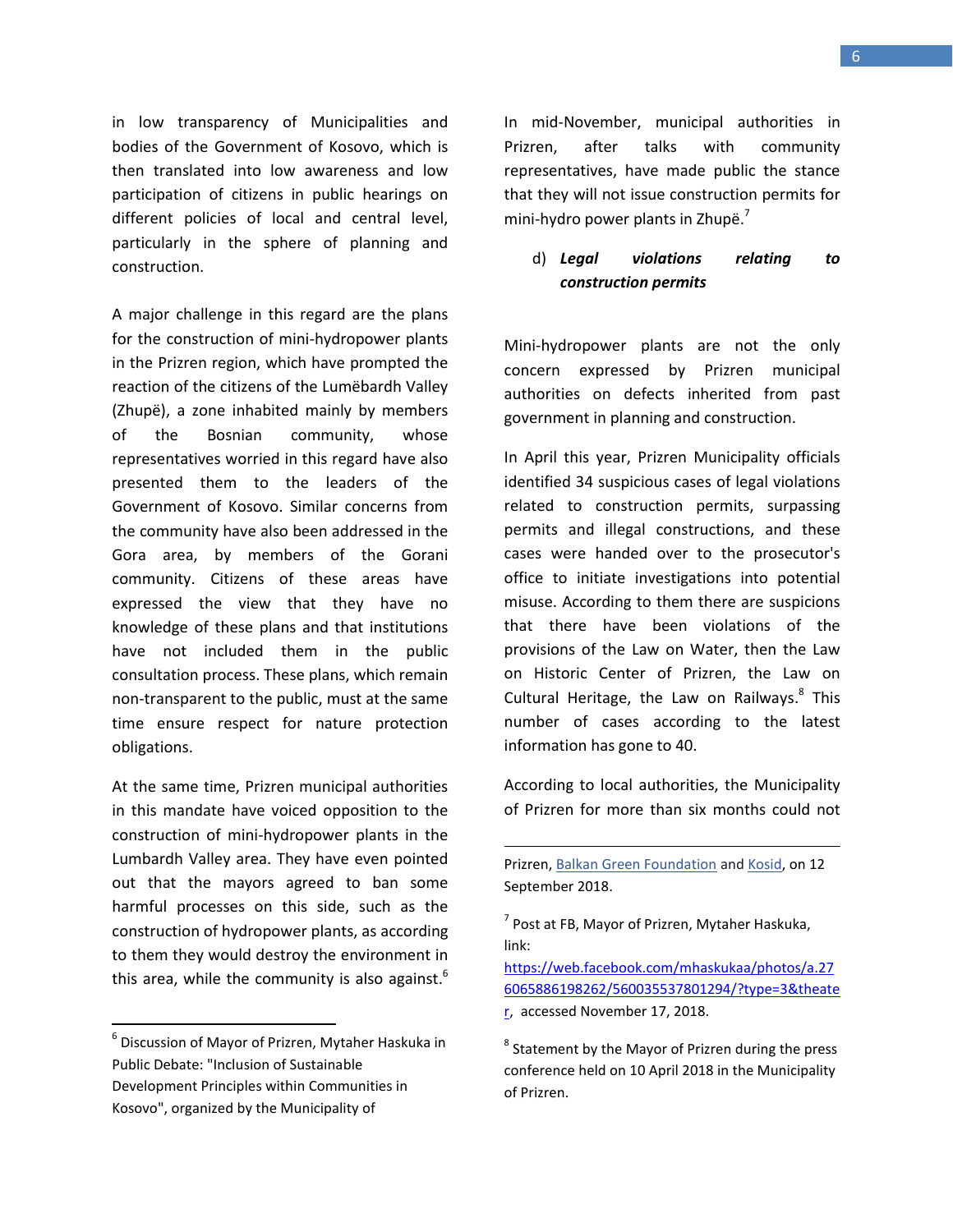issue any construction permits as a consequence of the court decision to suspend the implementation of the MDP, GUP and 2 RP related to the usurpation claims of the properties of the Railways, respectively construction in its belt without a legal basis. For the drafting of spatial planning documents, the former government in Prizren did not involve the "Infrakos" process at all.

To unblock this court decision, the municipality has been forced to enter into an agreement with the Infrakos company, which manages the railways, obliging them, together with their field team, to release the railroad track. In September 2018 the Inspectorate's action in the area for the release of occupations has started in cases where there are constructions on the property of the Railroad. While in terms of high constructions, most of them are built outside the property of "Infrakos" and the Municipality has emphasized that they will not be interfering with them, but stressed that for these constructions the previous government issued permits contrary to Law on Railways, as by legislation it is foreseen that the construction line should be 25 meters away from the railway axis.

According to Mayor Haskuka, some former executive directors and other officials of the Municipality of Prizren are being investigated by the Basic Prosecution in Prizren on suspicion of misuse of official duty in connection with this issue.<sup>9</sup>

[https://web.facebook.com/mhaskukaa/photos/a.27](https://web.facebook.com/mhaskukaa/photos/a.278298095975041/529319354206246/?type=3&theater) [8298095975041/529319354206246/?type=3&theate](https://web.facebook.com/mhaskukaa/photos/a.278298095975041/529319354206246/?type=3&theater)

 $\overline{\phantom{a}}$ 

In July, the Basic Prosecution of Prizren announced that they filed 18 indictments against persons suspected of usurping the property of Kosovo Railways in this city. This body of prosecution emphasized that it is working in 31 other cases of this nature. The Prosecution Officers in Prizren claimed that in addition to occupancy cases, the officials of public institutions that have allowed those illegal constructions or have issued construction permits in the area contrary to legislation are now being investigated,

### *e) Mixing of central and local level competences*

At the end of August, Prizren municipal authorities considered several decisions of the Legal Office of the Ministry of Environment and Spatial Planning as unilateral and in defense of the parties that violated the law, as in the area of the Historic Center of Prizren as well as in other parts of the city. They have considered them impracticable and undermining to the the public interest. According to the Municipality, this Office of MESP has intervened in some cases when the Municipality has attempted to implement law and order in the construction sector, enabling the parties to continue activities contrary to the legislation in force.

The last case was the intervention at the shopping center, under construction, on the "Tirana" road. Despite the fact that in the record, the investor stated that he would demolish the part of the building that was built in the area foreseen for municipal roads, MESP officials sent a decision to the Directory of Inspectorate of the Municipality, which annuls the decision where the party has accepted itself to demolish. The municipality has considered that non-consultation of the MESP with municipal authorities before the decision is

<sup>&</sup>lt;sup>9</sup> Post at FB, Mayor of Prizren, Mytaher Haskuka, link:

[r,](https://web.facebook.com/mhaskukaa/photos/a.278298095975041/529319354206246/?type=3&theater) accessed on October 11, 2018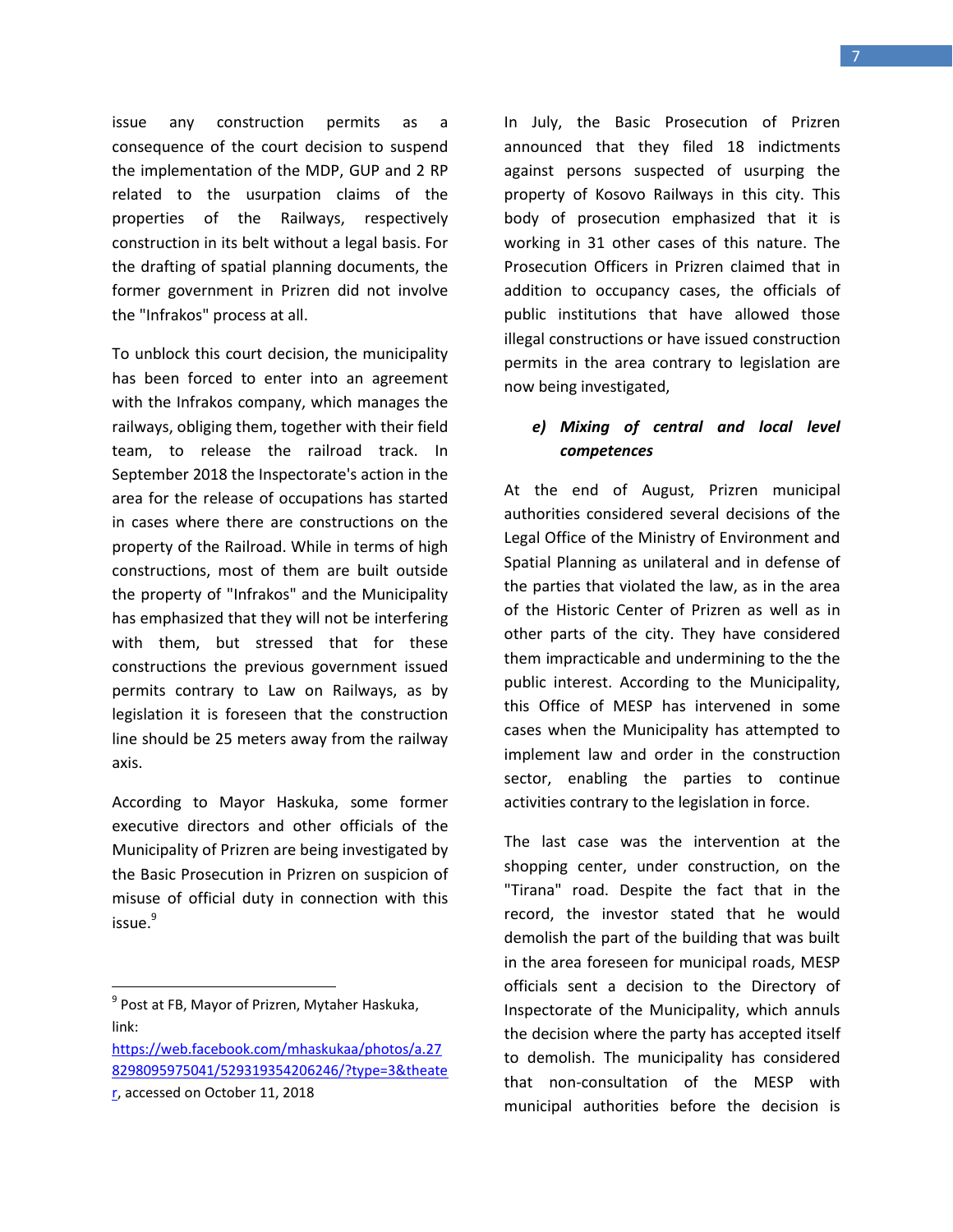taken, makes it impracticable and undermines the public interest. This decision, according to the press release of the Municipality there is no legal basis that prevents the municipal officials to act on the case in question.

The Municipality has accused the MESP legal office that in recent cases has acted unilaterally against the decisions of the Municipality of Prizren, attempting to amnose the misdemeanor caused in the last decade and has requested that investigative bodies initiate investigations against the Legal Office in MESP for interference in the decisions of the Municipality.

### *f) Low Transparency for Spatial Planning Document*

On the other hand, the transparency of municipal bodies regarding public disclosure of spatial planning documents that are at local level responsibility for their design and implementation is low. Moreover, it has created problems for the living environment of residents in different parts of the city. During the monitoring, EC has encountered cases where the Regulatory Plan has been fully adopted for the needs of construction businesses, without taking into account the needs of the surrounding residents and not involving them at all in the process.

All this situation has had a negative impact on the development of civic activism. Meanwhile, urban concerns of Prizren citizens remain at baseline levels, mainly related to freedom of movement, damage to cultural heritage and the environment, which should be addressed so far from the local level.

#### *g) Workplace fatalities, mainly in the construction sector*

Meanwhile, the situation in the construction sector is extremely unfavorable for the workers engaged there, in terms of safety at work. Incidents of workers in the workplace result in serious bodily injuries and up to fatality cases. The media reported that in 2018, 22 workers were killed in the workplace, mainly in the construction sector.<sup>10</sup> This number is higher than in 2017. The organization has tried to confirm the data from the Labor Inspectorate and MLSW, but has not received an official response.

### **V. Cultural heritage suffers from disunification of institutional actions**

Incidents of demolition of cultural heritage buildings have continued. Local and central level institutions have not unified the actions between themselves to stop these cases. The actions of the justice system organs in this respect have remained stagnant.

The Task Force established in 2014 to deal with illegal constructions at the Historic Center of Prizren was not efficient. In the current mandate of the Government of Kosovo were appointed new members of this Task Force, who held two meetings.<sup>11</sup>

 $10$  "101 employers in the construction sector stopped working, no conditions", koha.net, link: [https://www.koha.net/arberi/129627/101](https://www.koha.net/arberi/129627/101-punedhenesve-ne-sektorin-e-ndertimitise-u%20-responsive-work-ska-condition/) [punedhenesve-ne-sektorin-e-ndertimitise-u](https://www.koha.net/arberi/129627/101-punedhenesve-ne-sektorin-e-ndertimitise-u%20-responsive-work-ska-condition/)  [responsive-work-ska-condition/,](https://www.koha.net/arberi/129627/101-punedhenesve-ne-sektorin-e-ndertimitise-u%20-responsive-work-ska-condition/) accessed on November 18, 2018.

<sup>&</sup>lt;sup>11</sup> E-mail Answer by Bajram Kadriu, High Command Officer, MESP, 13 November 2018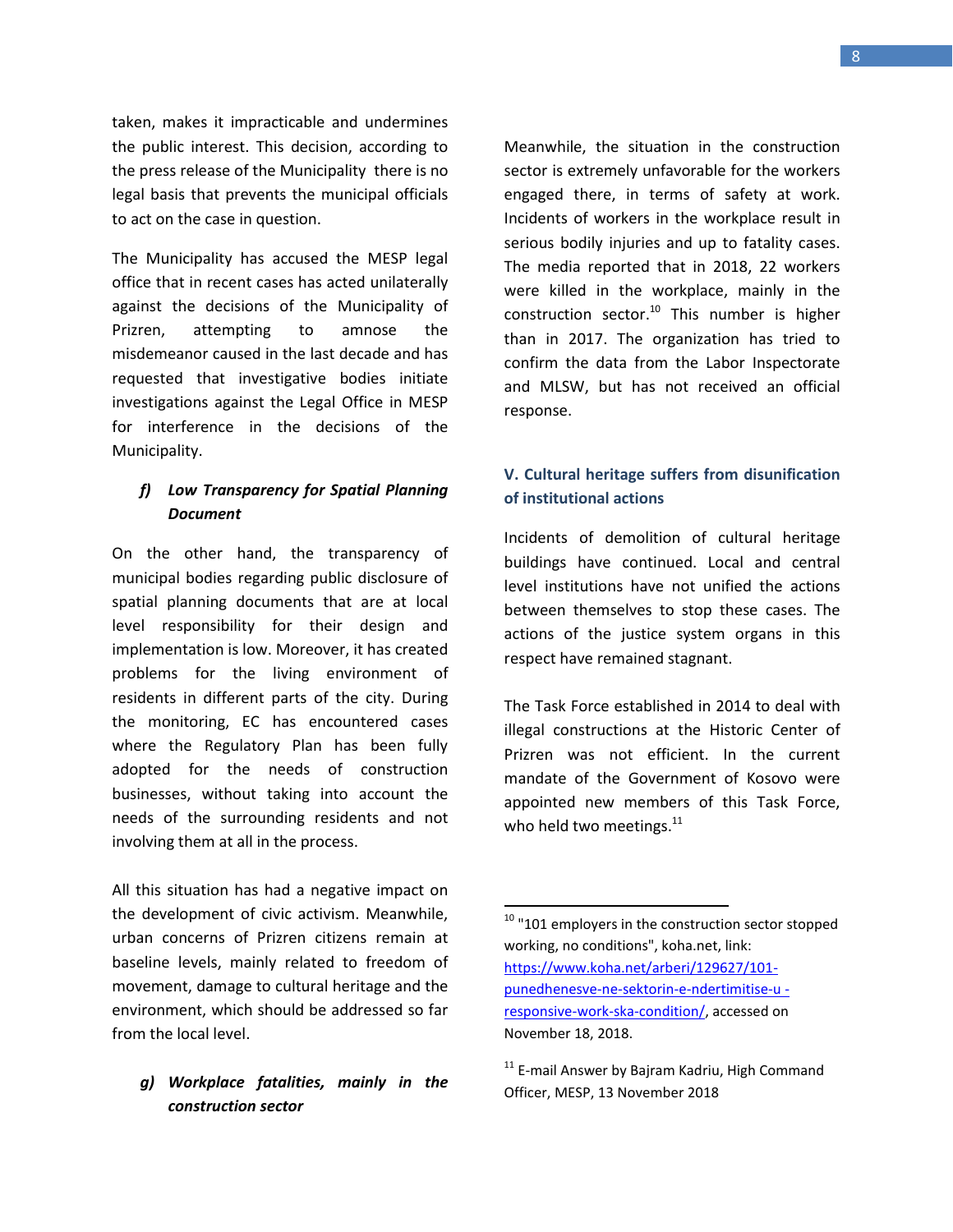More efforts are still needed to ensure adequate protection and management of cultural heritage throughout Kosovo.

MCYS at the beginning of this year has functionalized the Cultural Heritage Inspectorate. This Inspectorate at the country level has filed 6 penal reports (5 in Prizren and 1 in Pejë). $^{12}$ 

The MCYS budget for the CH conservation, protection and promotion program has increased since 2016 in all budget categories, respectively in the line of subsidies and capital investments (over 3 million in 2016, close to 4.9 million euro in 2017 and over 5.7 million euros in 2018). This budget supports the activity of subordinate institutions of cultural heritage (Kosovo Institute for the Protection of Monuments, Kosovo Museum, Kosovo Archaeological Institute and 6 regional cultural heritage centers).<sup>13</sup> MCYS has invested funds for emergency interventions in Prizren's cultural heritage buildings. On May 28, 2018, a Letter of Agreement was signed in Prizren for the drafting of the project "Revitalization and socioeconomic integration of the local community on the Marin Barleti road" at the Historic Center of Prizren. The agreement was signed by the Minister of Culture, Youth and Sports, Kujtim Gashi, Head of EU Office in Kosovo, Nataliya Apostolova, Mayor of Prizren Municipality, Mytaher Haskuka, representative of the British Embassy, Chablise Stoner and Executive Director of EC Ma Ndryshe Mr. Edon Mullafetahu. The main purpose of the project is to create a positive example of urban

regeneration that will affect the preservation of the historic character of the city and provide optimal conditions for preserving the values of cultural heritage and sustainable local development. The project consists of two main components, that of conservation and local development.

MCYS has estimated that 2018 was followed by some damages to cultural heritage assets as a result of the lack of law enforcement for CH and HCP from the Municipality of Prizren, including the majority of municipal directories. The Directory of Urbanism, although based on the provisions of the Law on HCP, is obliged that all requests for urban planning projects, construction, demolition or alteration of buildings, for changing their destination, development of temporary activities or any other development within the Historic Center of Prizren, to hand over RCCH Prizren and the Council for Cultural Heritage, the same has skipped this procedure many times, thereby caused damage to the cultural heritage assets of the Historic Center.

Also, according to MCYS, the Municipality of Prizren, by exceeding its authorization has taken actions to intervene with HCP, by regulating the infrastructure without the consent of the competent bodies of cultural heritage.

MCYS has supported the drafting of the Management Plan, which has been compiled by civil society representatives with broad involvement of all other stakeholders, and has also warned for the support of the unique Marin Barleti project (within the Historic Center). But was emphasized that the adoption and implementation of the Management Plan

<sup>&</sup>lt;sup>12</sup> E-mail Answer by Samir Hoxha, Advisor to MCYS Minister, November 6, 2018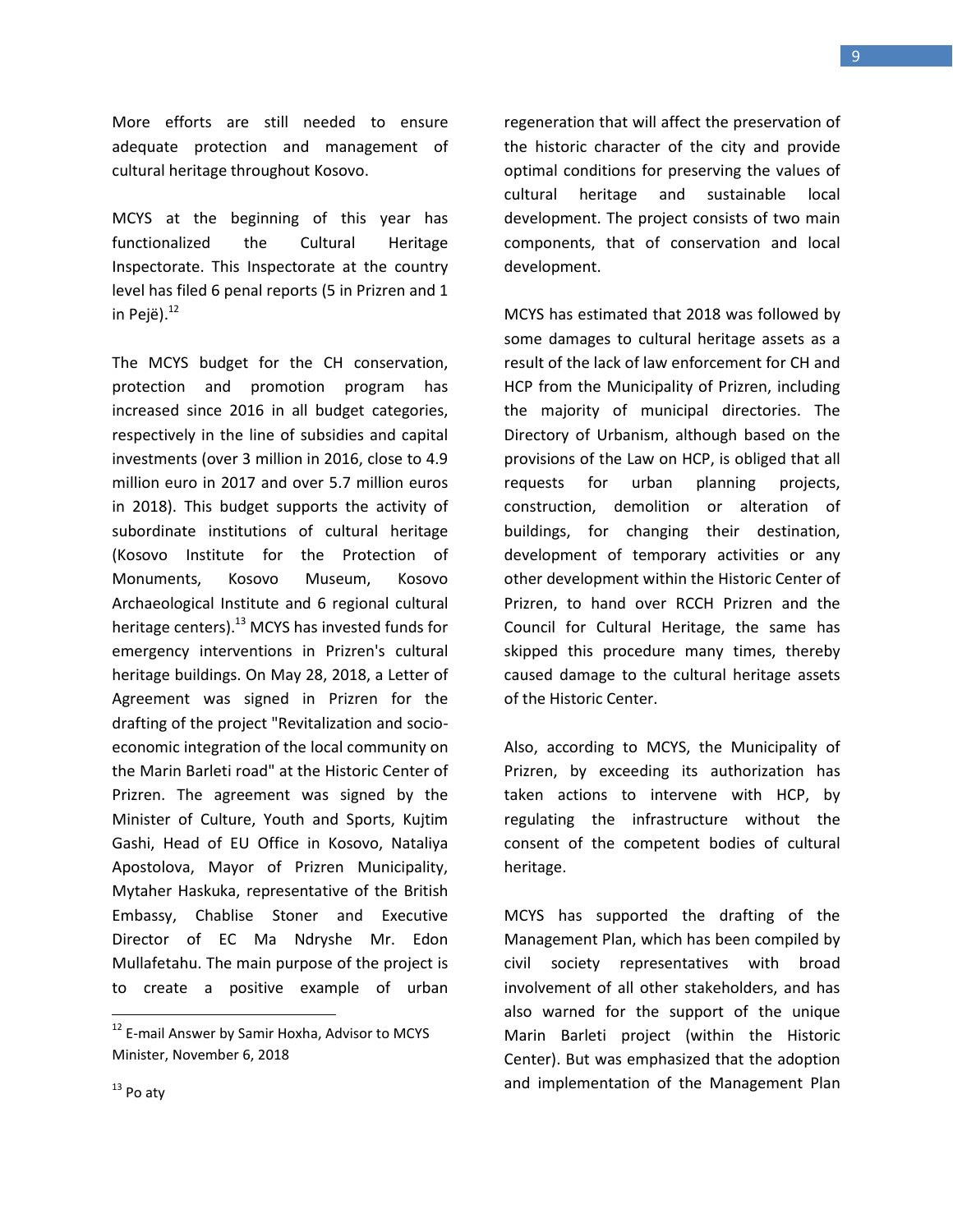for the Historic Center of Prizren in these circumstances seems to be difficult.

## **VI. Statistics of Justice System Bodies for Illegal Construction and Destruction of the Cultural Heritage in Prizren**

The number of cases handled by the justice system authorities regarding illegal constructions and destruction and damage to cultural heritage remains small.

Statistics of the Basic Prosecution in Prizren for January-September 2018 cases involving illegal constructions, exceeding permits and damage and destruction of cultural heritage monuments in the Historic Center of Prizren show a small number of indictments against the suspects for these criminal offenses.

According to the Prosecution, the number of transfered cases from the previous period amounts to 6 criminal charges with 6 persons, received at work (January-September 2018) 2 criminal charges with 5 persons, which means that the total of cases at work are 8 ciminal charges with 11 persons. Investigations have started with 2 criminal charges with 2 persons, while 3 indictments have been filed for 4 persons, whilst at work remain 5 criminal charges with 7 persons.<sup>14</sup>

According to media reports, the Basic Prosecution Office in Prizren has filed a total of 18 indictments for 31 persons for the period from January 2013 until September 2018 for

 $\overline{\phantom{a}}$ 

damaging the cultural heritage monuments in the Historic Center of Prizren.. 15

The Basic Court of Prizren has announced that during 2018 (time period until the end of October) regarding Article 364 of the Penal Code (Unauthorized Works and Acquisition of Cultural Monuments) there are no cases in the procedure.

Meanwhile, according to Article 363 of the Penal Code (Damage, destruction and unauthorized issue of protected monuments or objects outside the Republic of Kosovo), 1 case was transferred from the previous year, whereas by October 2018 3 more cases other appeared, with a total of 4 cases. Of these, 1 case was solved and 3 cases are under way.<sup>16</sup>

According to media reports, in the Basic Court of Prizren during 2013 and 2014, no case has been addressed regarding the damage to cultural heritage assets. In 2015 there were two cases at work, whereas in 2016 two cases were transferred, a new case was registered, no case was solved and three cases remained for the following year 2017, all related with Article 363 of the Penal Code. In 2017, three cases were

 $\overline{a}$ 

 $14$  Response by email from the Office of Information on Basic Prosecution of Prizren, 9 November 2018.

<sup>&</sup>lt;sup>15</sup> "Nobody punishes the Cultural Heritage Destroyers in Prizren, kallxo.com, link: [https://kallxo.com/gjnk/shkaterruesit-e](https://kallxo.com/gjnk/shkaterruesit-e-trashegimise-kulturore-ne-prizren-si-ndeshkon-askush/?fbclid=IwAR2x-onynugZujQW7xoMWNYuy06F8x8d66Q1_RRyRneyuoxKC8KUWkr_HC0)[trashegimise-kulturore-ne-prizren-si-ndeshkon](https://kallxo.com/gjnk/shkaterruesit-e-trashegimise-kulturore-ne-prizren-si-ndeshkon-askush/?fbclid=IwAR2x-onynugZujQW7xoMWNYuy06F8x8d66Q1_RRyRneyuoxKC8KUWkr_HC0)[askush/?fbclid=IwAR2x](https://kallxo.com/gjnk/shkaterruesit-e-trashegimise-kulturore-ne-prizren-si-ndeshkon-askush/?fbclid=IwAR2x-onynugZujQW7xoMWNYuy06F8x8d66Q1_RRyRneyuoxKC8KUWkr_HC0)[onynugZujQW7xoMWNYuy06F8x8d66Q1\\_RRyRneyu](https://kallxo.com/gjnk/shkaterruesit-e-trashegimise-kulturore-ne-prizren-si-ndeshkon-askush/?fbclid=IwAR2x-onynugZujQW7xoMWNYuy06F8x8d66Q1_RRyRneyuoxKC8KUWkr_HC0) [oxKC8KUWkr\\_HC0,](https://kallxo.com/gjnk/shkaterruesit-e-trashegimise-kulturore-ne-prizren-si-ndeshkon-askush/?fbclid=IwAR2x-onynugZujQW7xoMWNYuy06F8x8d66Q1_RRyRneyuoxKC8KUWkr_HC0) accessed on 20 November 2018.

<sup>&</sup>lt;sup>16</sup> Response by email from the Information Office of the Basic Court of Prizren, 30 October 2018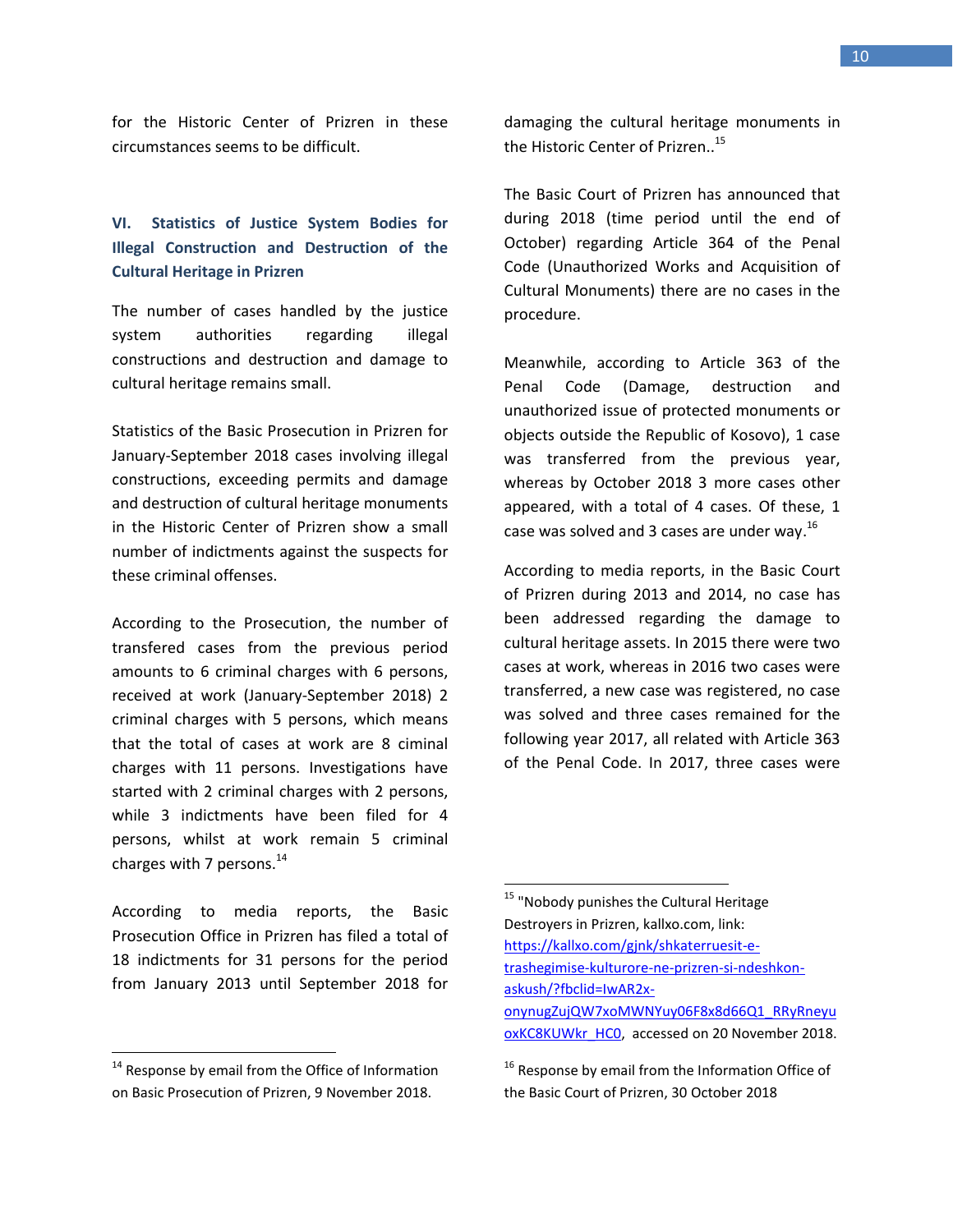transferred, of which two were solved with a fine and one case remained unsolved. $^{17}$ 

These statistics also point the low implementation of sanctioning provisions. This approach of institutions has created and developed the culture of impunity in relation to cultural heritage in the Historic Center of Prizren.

### **VII. Challenges for the Protection of Natural Heritage in Kosovo**

Beside the Cultural Heritage, there are many challenges in Kosovo for the protection of natural heritage. Protected areas face the risk of degradation, where illegal constructions should be prevented.

According to MESP, the current challenges for the protection of natural heritage in Kosovo are: Lack of Spatial Plan and Management Plan for the National Park "Bjeshkët e Nemuna"; Lack of regulatory plans for third areas in National Parks; Lack of professional staff for nature protection; Lack of management bodies for (some) protected areas; Construction, hunting and illegal logging in protected areas; Lack of funds for nature protection, etc.<sup>18</sup>

 $\overline{a}$ 

[https://kallxo.com/gjnk/shkaterruesit-e](https://kallxo.com/gjnk/shkaterruesit-e-trashegimise-kulturore-ne-prizren-si-ndeshkon-askush/?fbclid=IwAR2x-onynugZujQW7xoMWNYuy06F8x8d66Q1_RRyRneyuoxKC8KUWkr_HC0)[trashegimise-kulturore-ne-prizren-si-ndeshkon](https://kallxo.com/gjnk/shkaterruesit-e-trashegimise-kulturore-ne-prizren-si-ndeshkon-askush/?fbclid=IwAR2x-onynugZujQW7xoMWNYuy06F8x8d66Q1_RRyRneyuoxKC8KUWkr_HC0)[askush/?fbclid=IwAR2x](https://kallxo.com/gjnk/shkaterruesit-e-trashegimise-kulturore-ne-prizren-si-ndeshkon-askush/?fbclid=IwAR2x-onynugZujQW7xoMWNYuy06F8x8d66Q1_RRyRneyuoxKC8KUWkr_HC0)[onynugZujQW7xoMWNYuy06F8x8d66Q1\\_RRyRneyu](https://kallxo.com/gjnk/shkaterruesit-e-trashegimise-kulturore-ne-prizren-si-ndeshkon-askush/?fbclid=IwAR2x-onynugZujQW7xoMWNYuy06F8x8d66Q1_RRyRneyuoxKC8KUWkr_HC0)

#### **VIII. Recommendations**

- Central and local level authorities efficiently implement legislation on the environment, planning, construction and protection of cultural heritage;

- The Unique Construction Code shall be approved in the shortest possible timeframe;

- Increase citizen participation in planning and decision-making, in the environment, planning, construction and protection of cultural heritage;

- Harmonize central and local level competencies in the environment, planning, construction and protection of cultural heritage;

- Legal violations relating to construction permits and destruction of cultural heritage buildings to be addressed by the judiciary more efficiently;

- The Task Force for the Historic Center of Prizren should intensify its engagement and be transparent to the public;

- Approval and implementation of management plans for Kosovo's Historic Centers

- To increase the measures that raise the safety at work, especially in the construction sector;

- Address existing challenges for the protection of natural heritage and prevent illegal constructions in protected areas.

 $17$  Nobody punishes the Cultural Heritage Destroyers in Prizren, kallxo.com, link:

[oxKC8KUWkr\\_HC0,](https://kallxo.com/gjnk/shkaterruesit-e-trashegimise-kulturore-ne-prizren-si-ndeshkon-askush/?fbclid=IwAR2x-onynugZujQW7xoMWNYuy06F8x8d66Q1_RRyRneyuoxKC8KUWkr_HC0) accessed on 20 November 2018.

<sup>&</sup>lt;sup>18</sup> E-mail Answer by Bajram Kadriu, High Command Officer, MESP, 13 November 2018